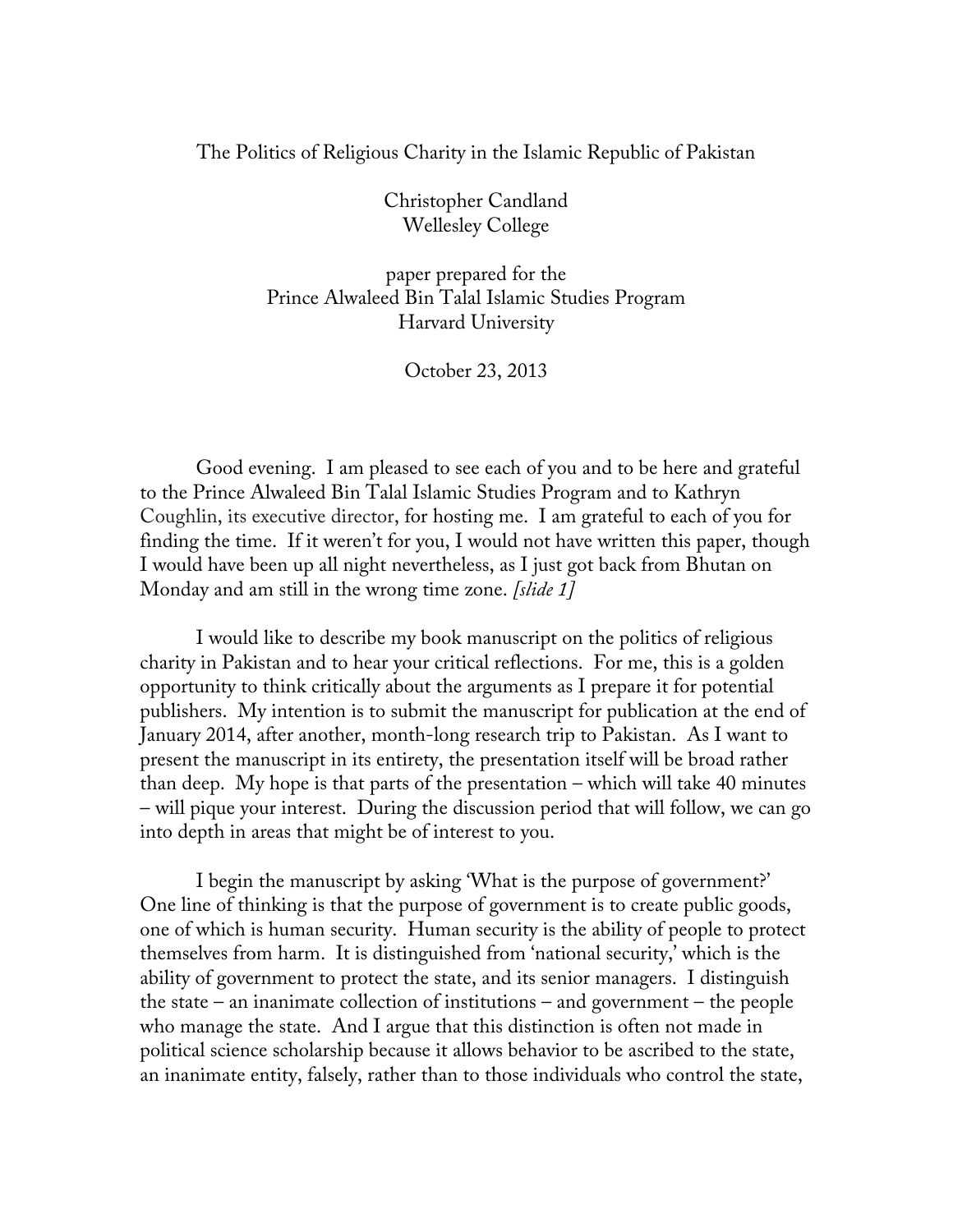the government. This allows political scientists, if they want, to write with greater ease, to avoid important moral questions, and to avoid annoying the officials whom they want to get information from.

If creation of public goods is the purpose of government itself, is the private provision of public goods a threat to the legitimacy of government? Pakistan is an ideal place to examine this question because Pakistani governments have a poor record in providing and protecting public goods and because philanthropists, predominantly religiously motivated, have attempted to deliver where government has failed. *[slide 2]* 

A telling example of this phenomenon is that before the government established the National Disaster Management Authority, just three years ago, the *de facto* national emergency response system, an important public good, was run by an old man, Abdul Sattar Edhi, his family, and those whom he inspired. The government provided the Edhi Foundation with a three-digit countrywide emergency phone number  $-115$  – so that people facing emergencies could call his foundation.

What is the state of everyday human security in Pakistan and what are the sources of security and insecurity, in Pakistan? Basic education, primary health, and emergency assistance are the most important and foundational dimensions of human security. Pakistanis suffer some of the lowest achievements in education and health in the world, far below the levels that Pakistan's per capita income permit. One source of low levels of everyday human security in Pakistan is the priority that the government has placed on 'national security.' Another source of insecurity in Pakistan is the behavior of government itself.

Having introduced the main questions and concerns in chapters one and two, chapters three and four introduce the reader to Islamic social welfare, in theory and as practiced in Pakistan. What are the principal tenets of Islam related to social welfare? The chapter discusses various forms of *khairat* [charity] and *infaq* [spending to please God], including *awqaf* [religious endowments], *qurbani*  [distribution of meat of sacrificed animals at Eid ul Adha] (Eid Mubarak), *sadqah*  [voluntary charity], *zakaat* [mandatory charity], and *khums* [Shia charity]. What are the principal social welfare practices in Pakistan associated with Islam? The chapter discusses the *langar* [free food kitchens], *madaris* [Islamic seminary], the *dargah* [Sufi shrine], *imambargah* [Shia congregation hall], and *jamatkhana* [Ismaeli congregation hall]. *[slide 3]*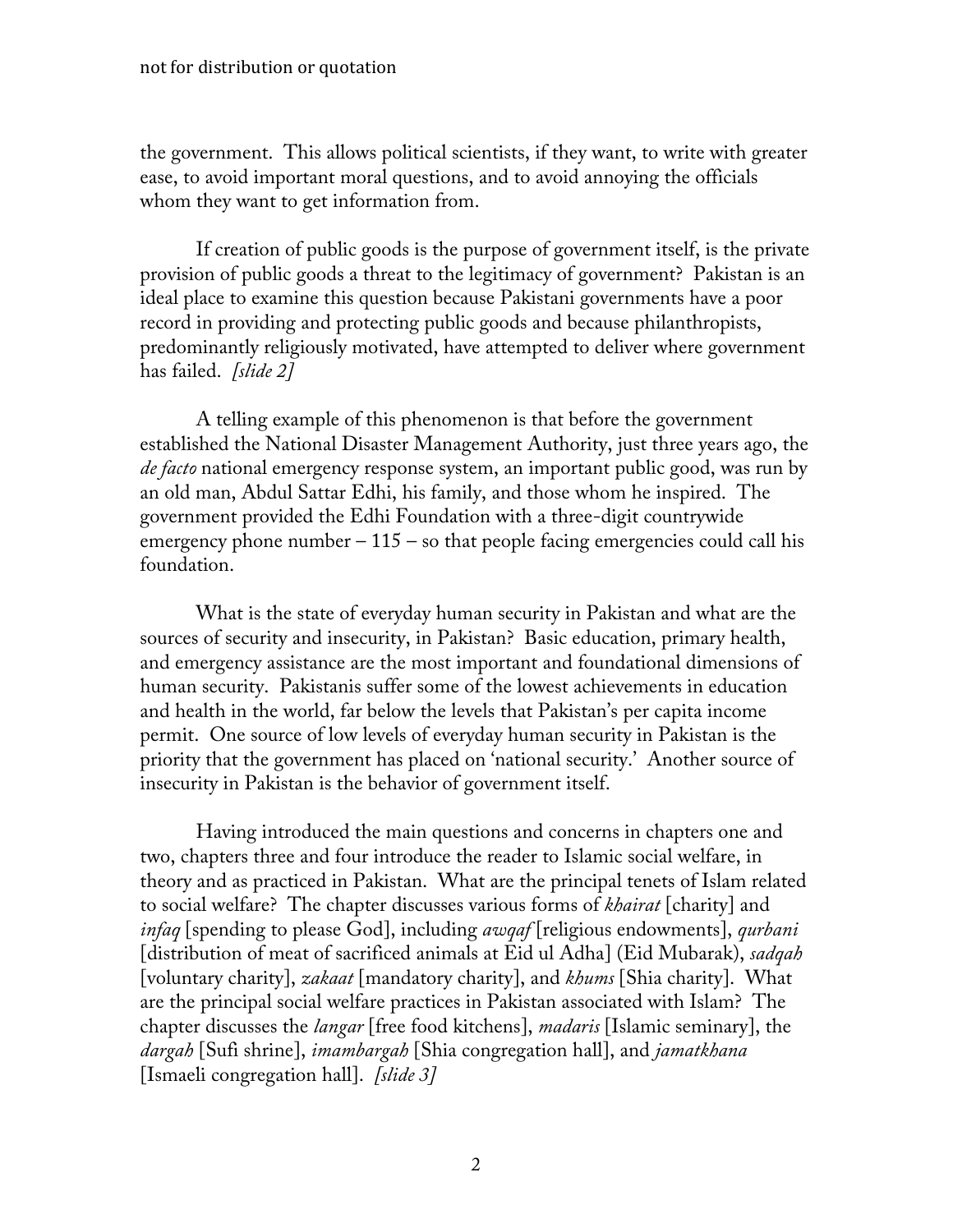The *langar*, to take up one of these institutions, does not feed all of Pakistan's hungry people, but it is a countrywide food security service. Anybody who can make it to a *langar,* which run 365 days a year at several hundred shrines, and less regularly but more extensively at private *langar*, is assured of a free meal, if only *roti* and *dal*. I have not heard of a *langar* closing, of being accused of corruption, or having substandard food. I have heard reports of government run *dargah*, which are importantly the sites of both corporate and private *langar*, that drug use is facilitated there, and I have heard that these opportunities for intoxication also constitute a kind of public good.

I also discuss the *madaris*. The Islamic seminaries, commonly referred to as *madaris*, were not designed to be institutions of social welfare. They were designed to impart knowledge of Islam to a younger generation of future *ulema*  [Islamic scholars]. But *madaris* have become an important social welfare institution, especially for poorer children and orphans, and their parents. $^1$ 

*Madaris* are an integral part of national education in Pakistan. And *madaris*  have done a remarkable job of reaching large segments of the Pakistani public with virtually no government support and very modest funding from the public. They have schooled, clothed, and educated this population, however, largely within the tradition of one *maslaq* [denomination]. Not all have inculcated tolerance toward other *maslaq*. This is not the fault of the *madaris* educators. Pakistani governments require *madaris* to affiliate with a *maslaqi* organization and thereby discourage non- *maslaqi* education.

It must be noted that the estimate of 500,000 *madaris* full-time students by Andrabi et al in 2005 is not credible. It is based on faulty statistical methods and a weak understanding of whether Pakistanis consider a *madrasah* to be an *iskool*, as I explain in "Pakistan's Recent Experience in Reforming Islamic Education" a chapter in Jamal Malik's *Madrasas in South Asia*. Establishment surveys find that there are about two million full-time, residential *madaris* students in Pakistan. Many more attend *madaris* on a part-time basis, for the religious education rather

<sup>&</sup>lt;sup>1</sup> In American and European usage, an orphan has lost both parents. As in neighboring countries, in Pakistan the term 'orphan' is used for children who have a deceased father. Thus, in Pakistan, orphans can have parents.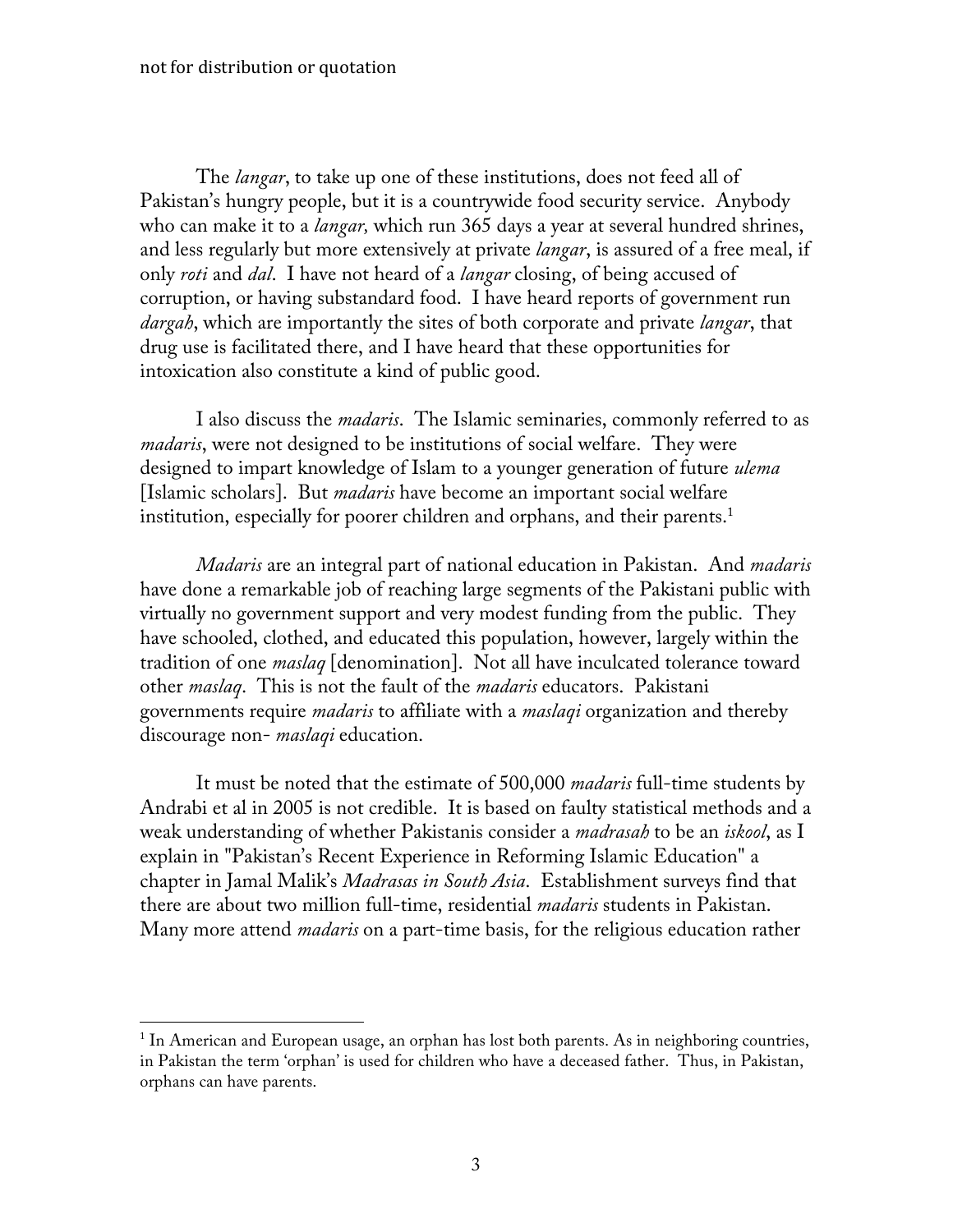than for the free accommodations, food, and other provisions that residential students are provided.<sup>2</sup>

Pakistanis, at home and abroad contribute large amounts of money, goods, and labor, to charities. According to a survey conducted by the Pakistan Centre for Philanthropy, which was at the time of the survey a project of the Aga Khan Foundation, residents of the province of Punjab reported that they donated in cash, kind, and labor the equivalent of Rs. 103.7 billion in 2010. This is more than 28 times the amount that corporations reportedly donated in the province over the same period and 95 percent of total provincial government revenue in the revenue. $^3$  Rs. 103.7 billion was equivalent to US \$ 1.20 billion in 2010. These contributions go largely to individuals and to the religious institutions, some of which are taken by the government (as at the 600 major and government-run shrines and their public *langar*).

It seems that two thirds of all Pakistanis living outside of Pakistan, 3.9 million out of 6 million people, make contributions to philanthropic activities in Pakistan through formal banks. Estimate of the total annual volume of overseas contributions are as high as US\$ 5.5 billion. $4\,$  I need to subject such claims to further investigation. But it is clear that these contributions – according to the donors – go largely to registered social welfare associations, such as the Citizens Foundation and the Edhi Foundation, and to the social welfare associations of political parties, such as Al Khidmat Welfare Foundation, which is affiliated with the Jamaat i Islami, and to Khidmat e Khalq, which is affiliated to the Muttahida Quami Movement.

Now we're on to chapters five and six, a section of the manuscript intended for those who are not already very well informed about the political construction of Muslim identities in Pakistan. The manuscript provides an overview of Muslim

<sup>2</sup> See Tahir Andrabi, Jishnu Das, Asim Ijaz Khwaja, and Tristan Zajonc, *Religious School Enrollment in Pakistan: A Look at the Data*, (Washington D.C.: Policy Research Working Paper Series, Number 3521, 2005) and "Pakistan's Recent Experience in Reforming Islamic Education" in Jamal Malik, ed., *Madrasas in South Asia: Teaching Terror?,* (Abingdon: RoutledgeCurzon, 2007).

<sup>3</sup> See Jennifer Bennett, "Philanthropic Spirit," *Business Recorder*, December 12, 2012.

<sup>4</sup> Zubair K. Bhatti, "Diaspora Giving: An Agent of Change in Asia Pacific Communities? Pakistan," paper presented at the Diaspora Philanthropy Conference, Hanoi, May 2008, available at *www.asiapacificphilan thropy.org/files/APPC DiasporaGiving\_ Pakistan.pdf*, 185.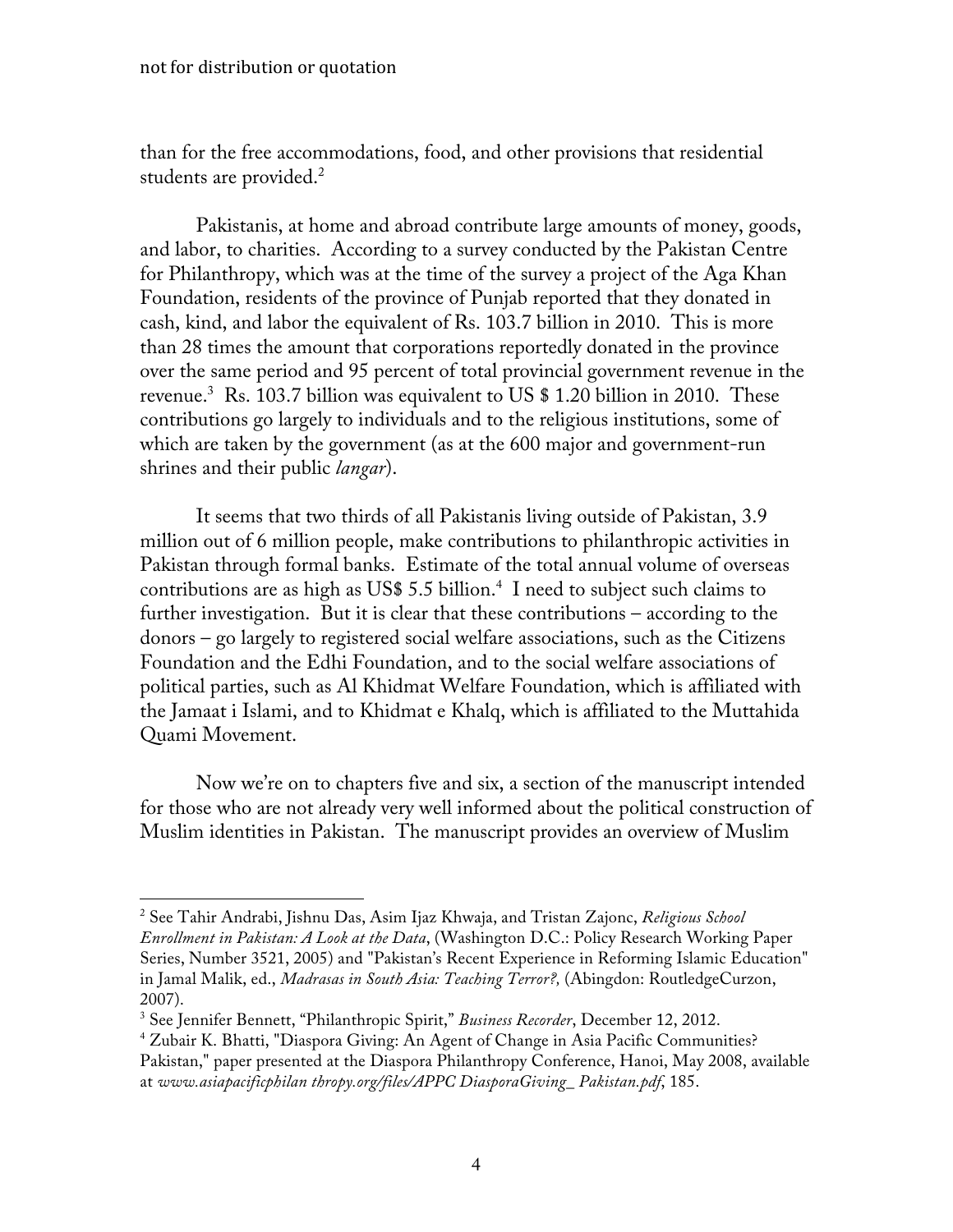identities in Pakistan, explains the rationale for making Pakistan's public institutions 'Islamic,' and introduces Pakistan's "religious" parties.

What are the principal Muslim identities in Pakistan? The vast majority of South Asian Muslims were attracted to Islam through its devotional (or Sufi) traditions. One can trace the emergence of other Muslim identities to two distinct Muslim reactions to the suppression of the Muslim community that fought the Great Indian Mutiny (otherwise known as the First Indian War of Independence) in 1857-58. The two distinct responses quickly led to identities that formed in association with a specific educational curriculum: modernist and conservative. Modernists, such as Mohammad Ali Jinnah, have dominated governments in Pakistan. They accepted that they needed to embrace British education and culture. Conservatives, known as Deobandi after their madrasah in Deoband, rejected British education and culture and embraced the *madaris* as the proper form of education. A third identity, the traditional (or Sufi) or Brelvi Muslim – being rural – was not as dramatically effected by British suppression of mutineers as were the modernist and conservative. These identities are expressed in Pakistan today as specific denominations (*maslaq*) and specific political parties. Later, a fourth identity organized around a specific political party, the Jamaat i Islami, which idolizes the politics of the Prophet Mohammad's Medina. *[slide 4]*

Today there are five influential *maslaq* in Pakistan: Brelvi (Sufi), Deobandi (conservative), Jamaat-i-Islami (revivalist), Jafri (Shia), and Ahle-Hadiths (Wahabi). Each are associated with political parties and militant outfits.

The movement for Pakistan was opposed by political parties that professed to be Islamic because they objected to the creation of a secular state and to those who would manage it. How then did Islam come to be the ideology of Pakistan? How were institutions of governance made 'Islamic'? *[slide 5]*

I argue that 'Islamic-ization' is not the project of anti-modernist and antigovernment *ulema* but is rather the project of successive governments of modernist Muslims to secure revenue and legitimacy for the state and to undermine rival sources of authority.<sup>5</sup> I use the concept of 'Islamic-ization' (not Islamization) to make clear (through an admittedly discontinant Latin formulation) that the process is the result of an intention to make things appear as if they were 'Islamic.'

<sup>5</sup> Malik makes this argument in his *Colonialization of Islam: Dissolution of Traditional Institutions in Pakistan*, (Lahore: Vanguard 1996).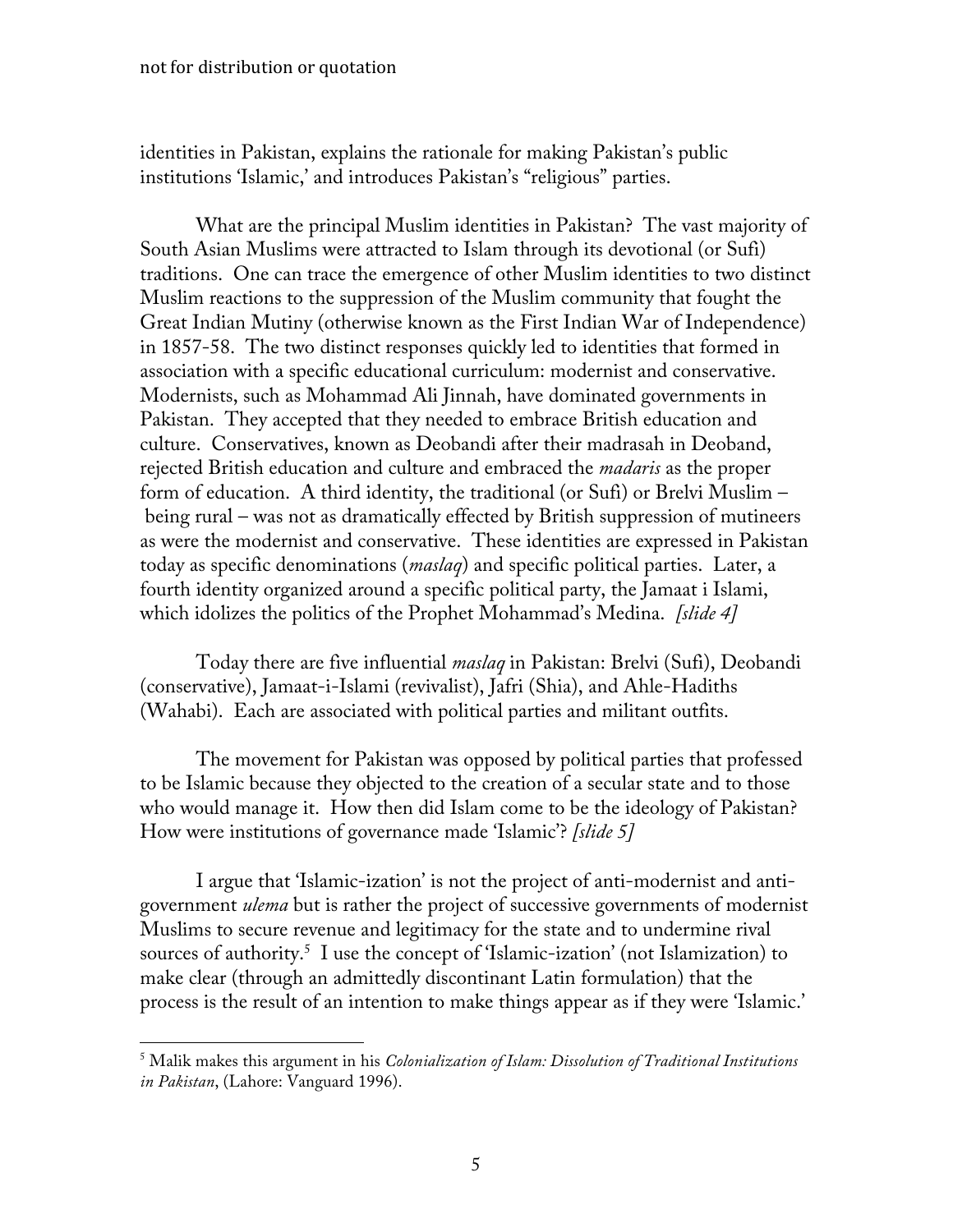For example, some lead others to confuse 'Arab' with 'Islamic' and refer to this is as 'Islamization.' Some emphasize imposing what they proclaim to be 'Islamic' over discussing and deliberating over what is in accordance with the spirit of Islam. I refer to these as processes of 'Islamic-ization' so that we can distinguish between the adoption of Arab culture and the suppression of deliberation, on the one hand, and a process of adopting the spirit of Islam, on the other.

[ Blind obedience to religious injunctions can produce the opposite of the intended benefit. Observance of *Ramzan* in many Muslim societies provides a clear illustration of such perversity. A major benefit of fasting from before dawn until after dusk during the month of *Ramzan* is to allow those who have the means to eat and drink whenever they please to know the experience of those who do not have the means to eat or drink whenever they feel like it. The idea is that the experience of fasting – not consuming or 'enjoying' when one feels like it - will encourage the wealthy to provide extra care for the needy. Accordingly, *zakaat* is to be given in the month of *Ramzan*. Many Muslims are quite strict about not letting any food or drink touch their lips between dawn and dusk. Many will not brush their teeth or take medicine. At the same time, many Muslims gorge themselves and consume expensive specialty dishes during *sahur* [the pre-dawn meal] and *iftar* [the post-dusk dinner]. As a result, food prices increase dramatically during *Ramzan*, making it even more difficult than usual for the poor to eat. Basically, chapter six argues that Pakistani governments, and many Pakistanis, have made an idol of Islam, a religion that, like all good Abrahamic religions, takes seriously the first and second commandments and thus is firmly opposed to idol worship. ]

Having presented the foundational questions in chapter one and the background requisite for the necessary political inquiries in Pakistan in chapters two through six, I discuss my research strategy in chapter seven. *[slide 6]* 

Thanks to a grant from the American Institute of Pakistan Studies in 2010 I worked in Islamabad and Lahore in 2011 and 2012, and thanks to grants from Wellesley College I worked in other parts of Pakistan in 2012 and 2013. I conducted more than 300 interviews and made site visits to 140 philanthropic associations in Pakistan. *[slide 7]* 

I toured facilities and observed activities, from Karimabad in northern Gilgit-Baltistan to Karachi in southern Sindh and from Abdullah Goth in Balochistan to Gaji Mala on the Kutch border with India.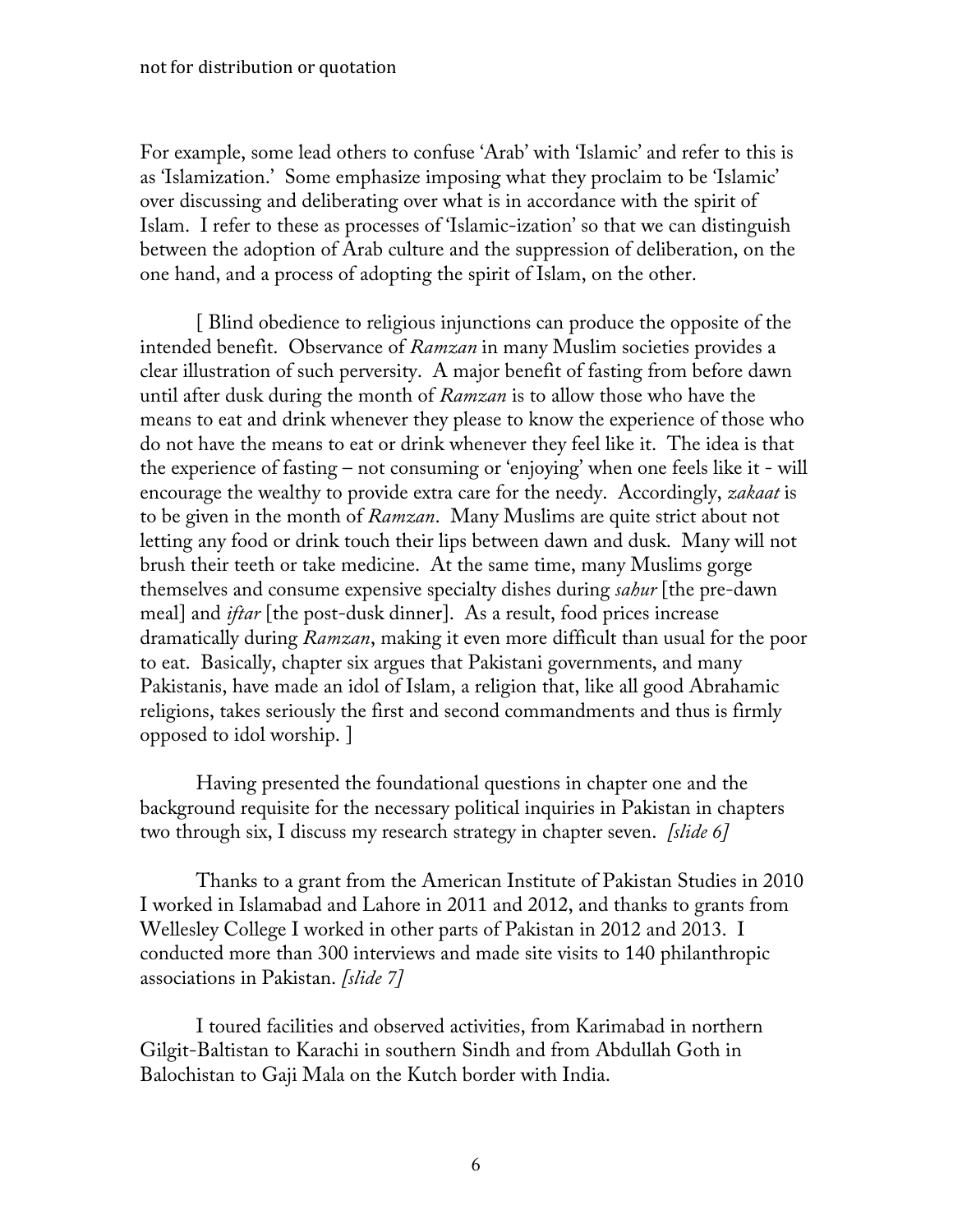I met and spoke with beneficiaries and their family members. I interviewed leadership, paid and volunteer staff, and donors. In the manuscript, I go into these methodological issues, and into epistemological issues as well. These relate to being a white American male doing research in contemporary Pakistan.

We have reached the heart of the manuscript. What are religious charities doing in Pakistan? What are the expressed motivations of those who donate and those who run charities? What are the assessments of beneficiaries? How does involvement in the religious provision of public goods – as benefactors or beneficiaries – effect people's sense of citizenship? *[slide 8]*

To answer these questions, I begin by distinguishing between four kinds of charities: (1) those that are based at religious institutions, such as the *langar*, *madaris*, *dargah*, *imambargah*, and *jamatkhana*, and are not registered as social welfare associations; (2) those that are non-partisan and are registered with the government as social welfare associations; (3) those that are associated with political parties or militant movements; and (4) those that are administered by government. Each gets a chapter. Each type comes in many varieties.

Religious charity is in the weave of South Asian society. It is also the source of political influence of many influential political families. In Pakistan, several places and social practices such as *madaris*, *jamatkhana* and *imanbargah*, *dargah* and their *langar*, provide the essential social welfare services that educate and keep alive millions of Pakistanis.

The *dargah* of Shahbaz Qalandar in Sewan is owned and managed by the Government of Sindh's Awqaf Department. The worshippers, who are both benefactors and beneficiaries, are apparently from all classes and all three genders. Shortly before I visited the shrine in August 2013, the *langari* was murdered, alleged by Taliban whom are stationed at the shrine, who placed their own man there. This was reported to me by people in Sewan who are in positions to know.

The religiously organized, funded, or named philanthropic activities in prepartition Pakistan were predominantly Christian, Parsi, and Sikh. These include the Karachi Social Work Group of Jamshed Nusravanji Mehta, the President of the Karachi Parsi community in Karachi and of course what are now the main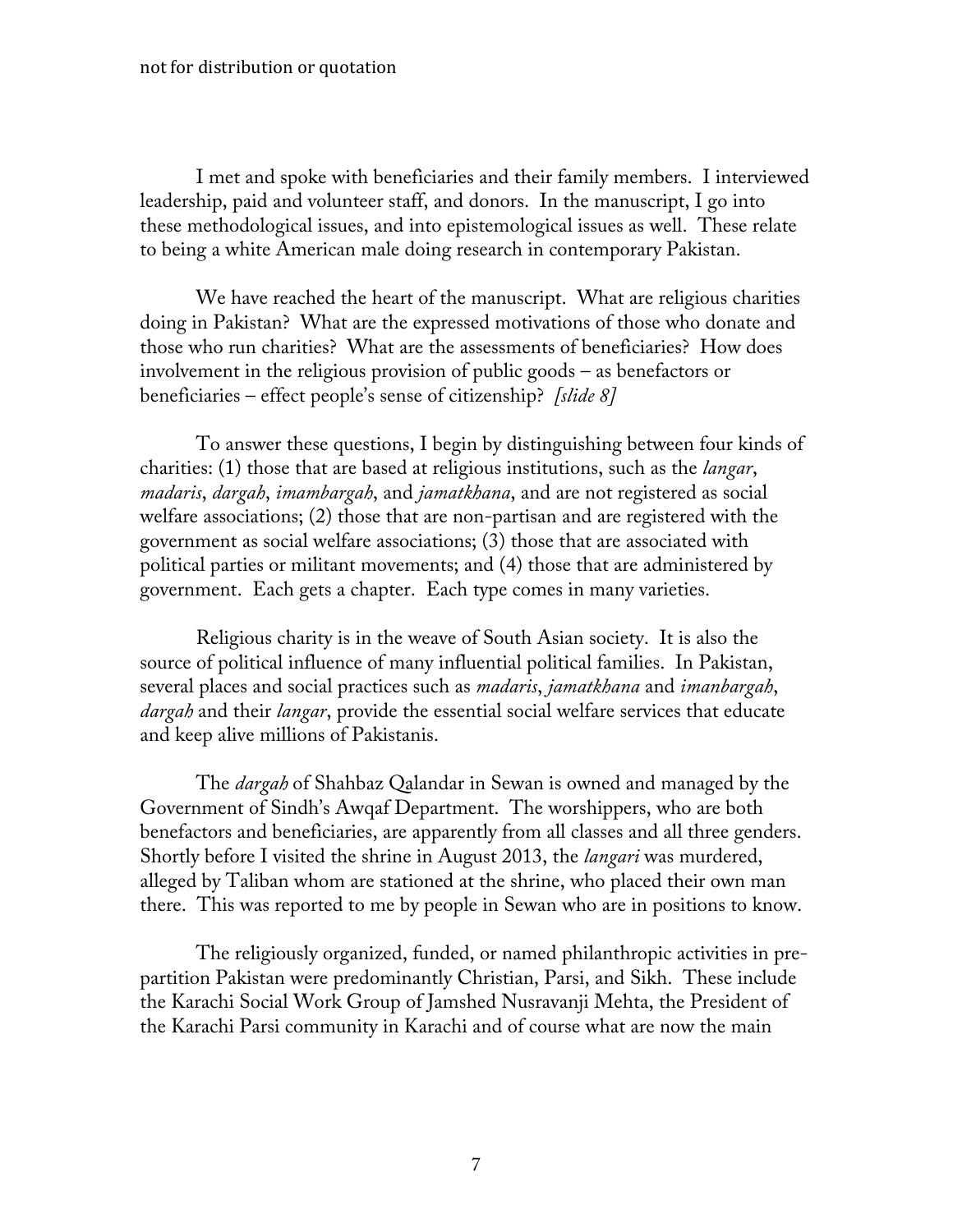hospitals of major cities.<sup>6</sup> Even after the nationalization of some of these hospitals, which are receiving *zakaat* funds that the government makes mandatory of Sunni Muslims, most of the nurses in these hospitals are Christian, as they were when these hospitals were founded. And Christian philanthropies remained very significant in the field of education after independence, before the nationalization of private schools in 1972.

Religious charities began to register in the 1860s when the law first required registration. 1860 was an important year in the administration of India. It was just two years after the East India Company almost lost India. The new Imperial government wanted to have more control. The registration requirements were not one tenth as complicated as those in the Commonwealth of Massachusetts today. Still, previously fluid social associations had to provide the authorities a workplace and the name and home address of the people who were liable for the association's activities. Today, there are tens of thousands of social welfare associations in Pakistan registered with provincial governments. Most of them are registered as societies, trusts, and voluntary social welfare agencies, which are categories still defined and authorized by British law that remains in effect. Others are registered as non-profit companies, under post-independence law.

Party-affiliated religious charities are a more recent phenomenon. Each party that claims to be 'Islamic' runs at least one social welfare association. And some parties that claim to be secular are also running 'Islamic' charities. But the relationships between parties and charities are diverse and distinct. *[slide 9]*

The Awami National Party and the Muttahida Quami Movement have social welfare associations – the Baccha Khan Trust and the Khidmat e Khalq – that are an integral component of the party. In contrast, the Jamaat i Islami has severed the legal connection between the party and their social welfare associations so as to be able to access international funding, including from the Japan International Cooperation Agency. But these associations are run by the same *rukun* [senior members of the Jamaat i Islami, literally pillars] who ran the associations when they reported directly to the Jamaat i Islami *Shura*. The Jamiat ul Ulema-i-Islam and the Jamaat-i-Islami of Pakistan are associated with extensive social welfare programs, but the base of these are *madaris*, about half of which are not registered with government. The chapter also discusses

<sup>6</sup> Hina Khan, ""Development and Growth of Nonprofit Sector in Pakistan" unpublished Ph.D. dissertation for the Department of History, University of Karachi, 2013, 109.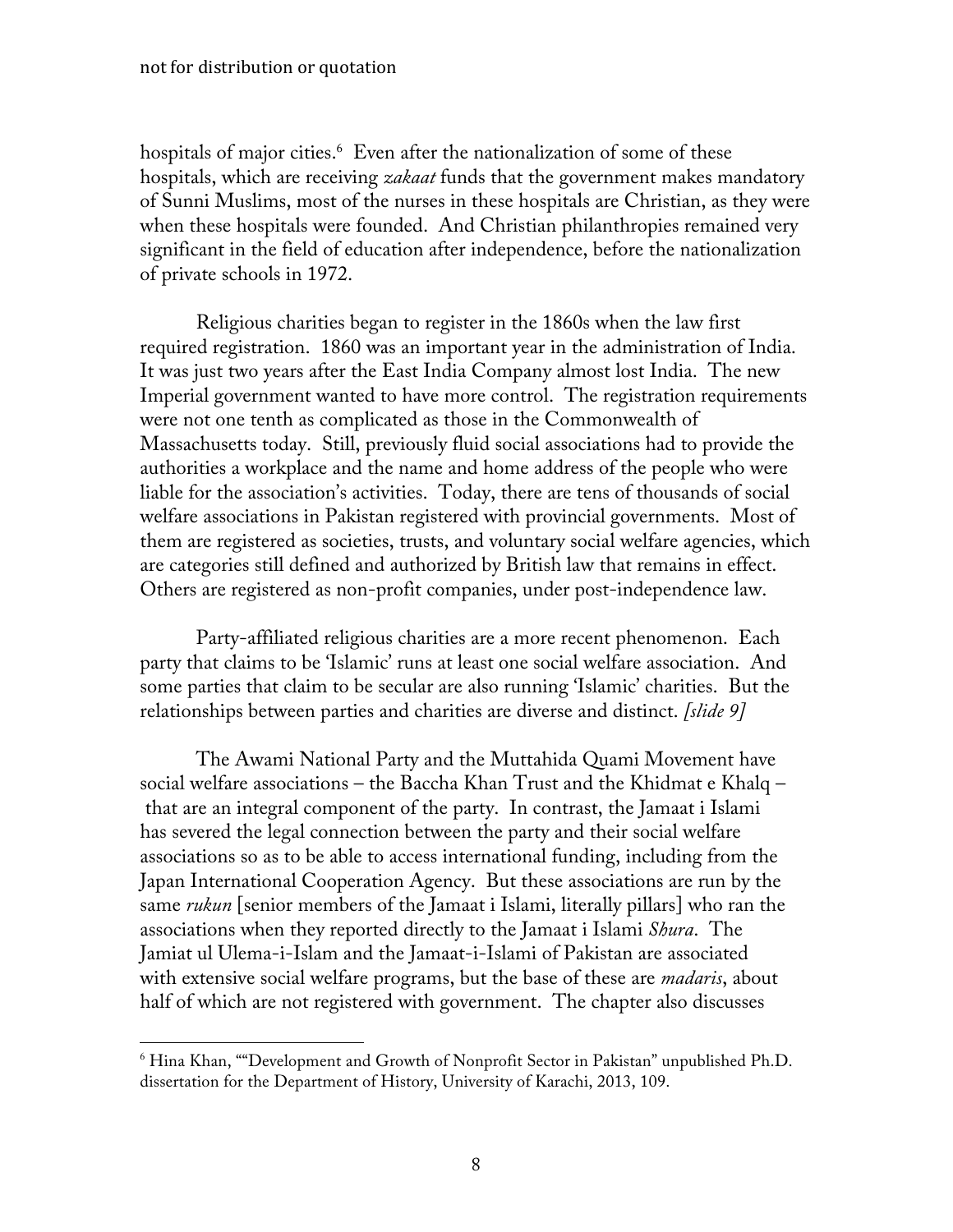the charities related to the Pakistan Muslim League–Nawaz, namely the Ittefaq Foundation, the Ittefaq Hospital, Sharrif Medical City, and the Sharrif Trust; the charities associated with the Pakistan Awami Tehreek (Pakistan People's Movement) the political party of the noted scholar and founder of Minhaj Welfare Foundation Tahir ul Qadri; and the charities of the Pakistan Tehreeki-Insaf (Pakistan Movement for Justice) the political party of Imran Khan, former national cricket team captain and founder of Shaukat Khanum Memorial Cancer Hospital.

We move now to consider government run social welfare associations. There is too much to say here. Governments have nationalized religious educational institutions and *awqaf* and made *zakaat* payments to the government mandatory. I'll focus on the government-enforced collection of *zakat*. General Zia ul Haq, President and Martial Law Administrator, promulgated the Zakat and Ushr Ordinance in 1980, thereby making *zakaat* a form of government taxation. The governments of Pakistan and Sudan are the only governments that make *zakaat* payment to the government mandatory of (some) Muslims.7 The Zakat and Ushr Ordinance created the Ministry of Zakat and Ushr and authorizes the government to collect 2.5 per cent from all individual and corporate accounts and stock assets and 5 or 10 per cent of assets depending on whether they are derived from non-irrigated and irrigated land. The federal Central Zakat Committee collects about US \$ 200 million in state enforced *zakat*, this is far less than 2.5% of all accounts because many empty their accounts before the deductions are made and replenish their accounts the day after. This makes zakat deduction days the most popular day for robbery.

People would rather distribute *zakaat* with their own hands than let the government do it for them. Additionally, people think that the government misappropriates *zakaat* funds. When Pakistan faced a debt crisis under then Chief Executive and Chief of Army Staff Pervez Musharraf, the Islamic Ideology Council, which is run by the same ministry that collects *zakaat*, ruled that it was appropriate in Islam to use *zakaat* funds to pay down the national debt on the argument that the entire nation was in debt, and that one of the seven categories of mustaqeen (those eligible for zakaat) is debtors. In fiscal year 2011-12, the Zakat and Ushr Ministry spent Rs. 69.21 million on advertizing in violation of the

<sup>7</sup> *Philanthropy in Pakistan: A Report of the Initiative on Indigenous Philanthropy*, (Aga Khan Development Network, 2000), 4 notes that "Sudan and Pakistan are the only Muslim states (sic) to operate an 'official' *zakat* system."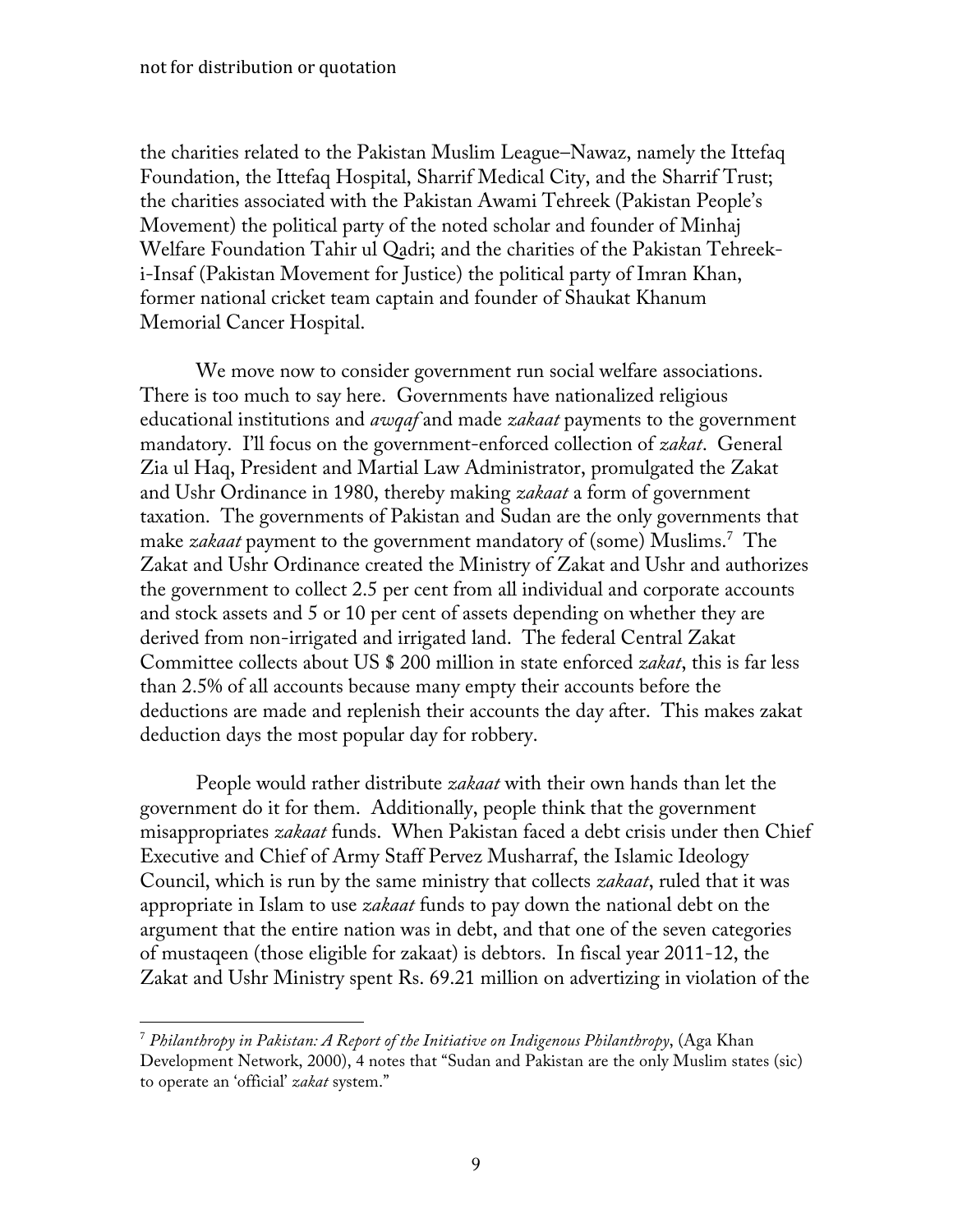Zakat and Ushr Ordinance. In the same year, the Zakat and Ushr Ministry spent another Rs. 286.1 million on the "administrative expenses" of *zakaat* committees in Punjab that were not functional, according to the Auditor General of Pakistan.<sup>8</sup>

Shia Muslims constitute between 20 and 30 percent of the population, and have different beliefs and practices for observation of *zakaat*. <sup>9</sup> As an article of faith, Shia contribute their *zakaat* [called *khums*] directly to their own *zakaat* and welfare associations and to the *aulad-i-Rasul* [descendants of the Prophet]. There is an opt out from the otherwise automatic deduction for Shia account holders, and non-Muslim account holders, but many Shia resent having to make the declaration that they are not, in the eyes of the law, normal Muslim who need not file an exemption affidavit. Indeed, the *zakaat* ordinance spurred the formation of a militant Shia party, the Tehriq-i-Nifaz-i-Faqah Jaffri. And the Zakat and Ushr Ordinance also creates problems within the government. The Sindh government recently announced that it will retain the *zakaat* funds that it collects rather than turning them over to the central government, which distributes most *zakaat* funds to Punjab.

Government fails to create public goods, and even nationalizes and destroys those public goods that people make for themselves. Provincial governments manage most of these *dargah* but expenses are covered by pilgrims' donations to the *dargah* not by government tax revenue. I am building on Jamal Malik's dissertation "Colonialization of Islam: Dissolution of Traditional Institutions in Pakistan."

I find it interesting that all four kinds of religious charities delineated above – even those at opposite ends of ideologies – advocate "an Islamic welfare state." *[slide 10]* 

Before stating my findings, I leave the local perspective of my research in Pakistan and take up a comparative perspective. I do this to test the claim that government promotion of a single religion destroys public goods. I note that in Turkey, the conversion of *madaris* into Hatip-Iman vocational schools, made Islamic education economically viable. I note that in Indonesia, where state ideology embraces religion but no particular religion, the Islamic social welfare

 

<sup>8</sup> "Warped Priorities: Zakat Funds Used for Publicity Drive: Auditors," *The Express Tribune*, (June 13, 2011), 2

<sup>&</sup>lt;sup>9</sup> Pakistan's censuses do not collect figures on who is Shia.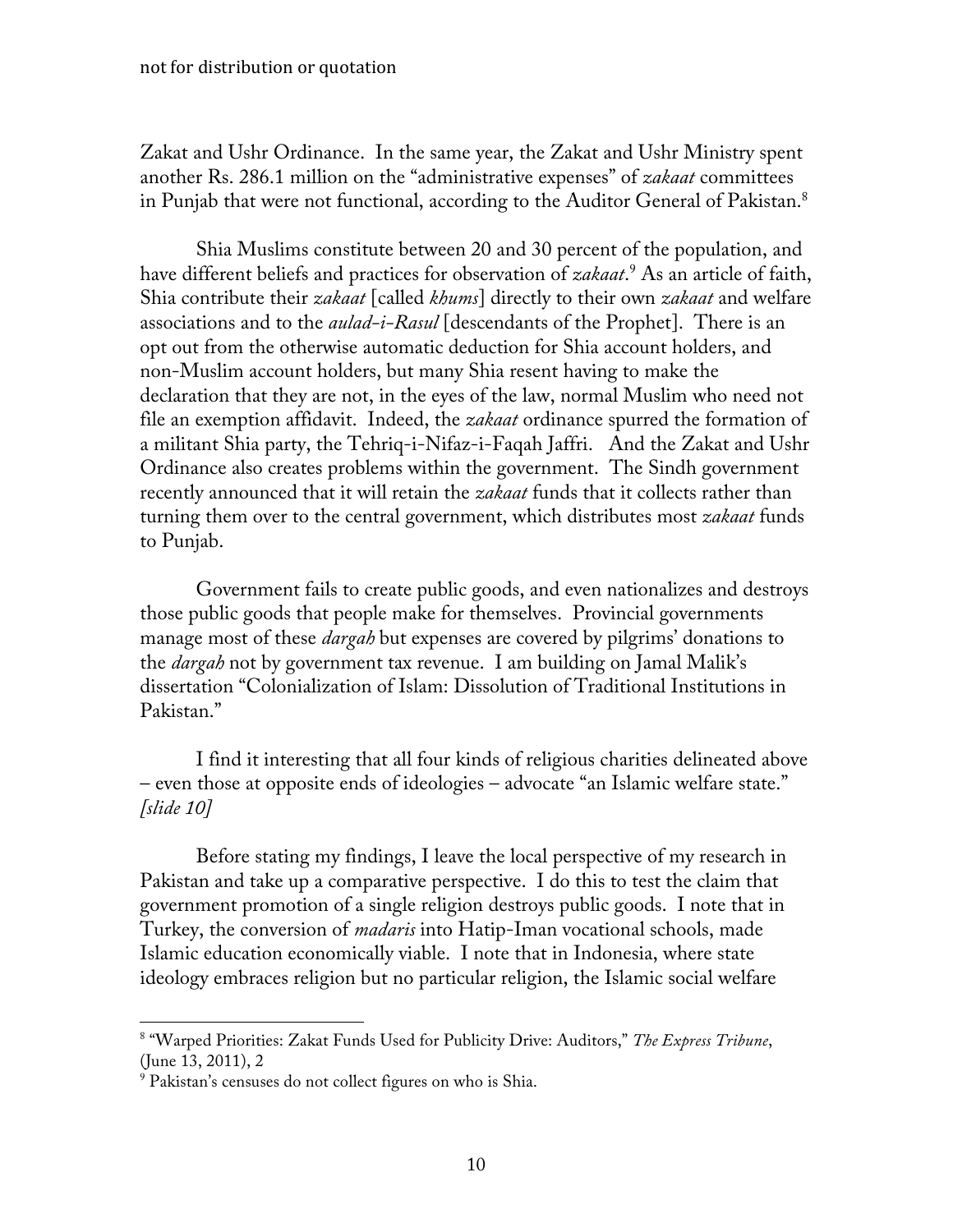sector is powerful and non-sectarian. And I describe how, when Bangladesh was still East Pakistan, it implemented the *madaris* reforms that were successfully opposed by *ulema* in West Pakistan. As a result, Bangladesh now has respected government run madaris, unlike Pakistan. In Pakistan, in contrast, only three *madaris* are supported by the government of Pakistan; and they have trouble filling seats. [*slide 11*]

I drafted a chapter on links to the Gulf countries, and include discussion of the work of the Emir of the United Arab Emirates. But I need to decide whether not knowing Arabic I am out of my depth here, and should file that chapter. A reason for keeping the chapter is that contributions from Gulf countries are significant.10 Many Pakistanis allege that these projects are used to promote anti-Sufi ideologies.

It is now time to return to our opening question and, mercifully, to conclude. Is it detrimental to government legitimacy that essential welfare services, including basic education, basic and emergency health care, and disaster relief, are provided privately by religious organizations including political parties that aim to establish an Islamic welfare state? My estimates are that in Pakistan the private religious sector is providing more medical care and emergency relief as are governments, provincial and federal, are and about as much education as governments are.

There are three dominant arguments that suggest that the private provision of public goods is detrimental to a properly functioning society. The first begins

<sup>&</sup>lt;sup>10</sup> The Emir of the United Arab Emirates, Shaikh Khalifa Zayid, for example, married two sisters from Rahim Yar Khan. To give back to the people of Pakistan especially those people from where his wives were born, the Sheikh had built the Sheikh Khalifa School in Bahawalpur, the Sheikh Rashid School at Yazman, the Sheikh Khalifa Girls School in Rahim Yar Khan, the Sheikh Khalifa Education Centre in Rahim Yar Khan, the Sheikh Zayid International School in Islamabad, the Sheikh Zayid Hospital and Medical College in Lahore, the Sheikh Khalifa Medical Complex in Quetta, the Sheikh Khalifa Hospitals in Muzaffarabad, the Sheikh Khalifa Hospital in Rojhan, the Sheikh Khalifa Hospitals in Rawalakot, the Sheikh Zayed Hospital in Larkana, the Sheikh Zayid Hospital in Rahim Yar Khan, Sheikh Khalifa Hospital in Kharan, the Sheikh Zayid Medical Centre in Mirpur Sakro, the Sheikh Khalifa Health Care Unit in Basima (District Washuk), the Mother and Child Health Care Centre in Okara, the Sheikh Zayid Rehabiliation Centre for Drug Dependents in Rahim Yar Khan, the Sheikh Khalifa Boat Bridge over the Indus River which connects Rojhan with Rahim Yar Khan, and the Sheikh Zayid Airports in Rahim Yar Khan and in Bahawalpur. Other UAE Sheikhs have built and donated to the government other projects.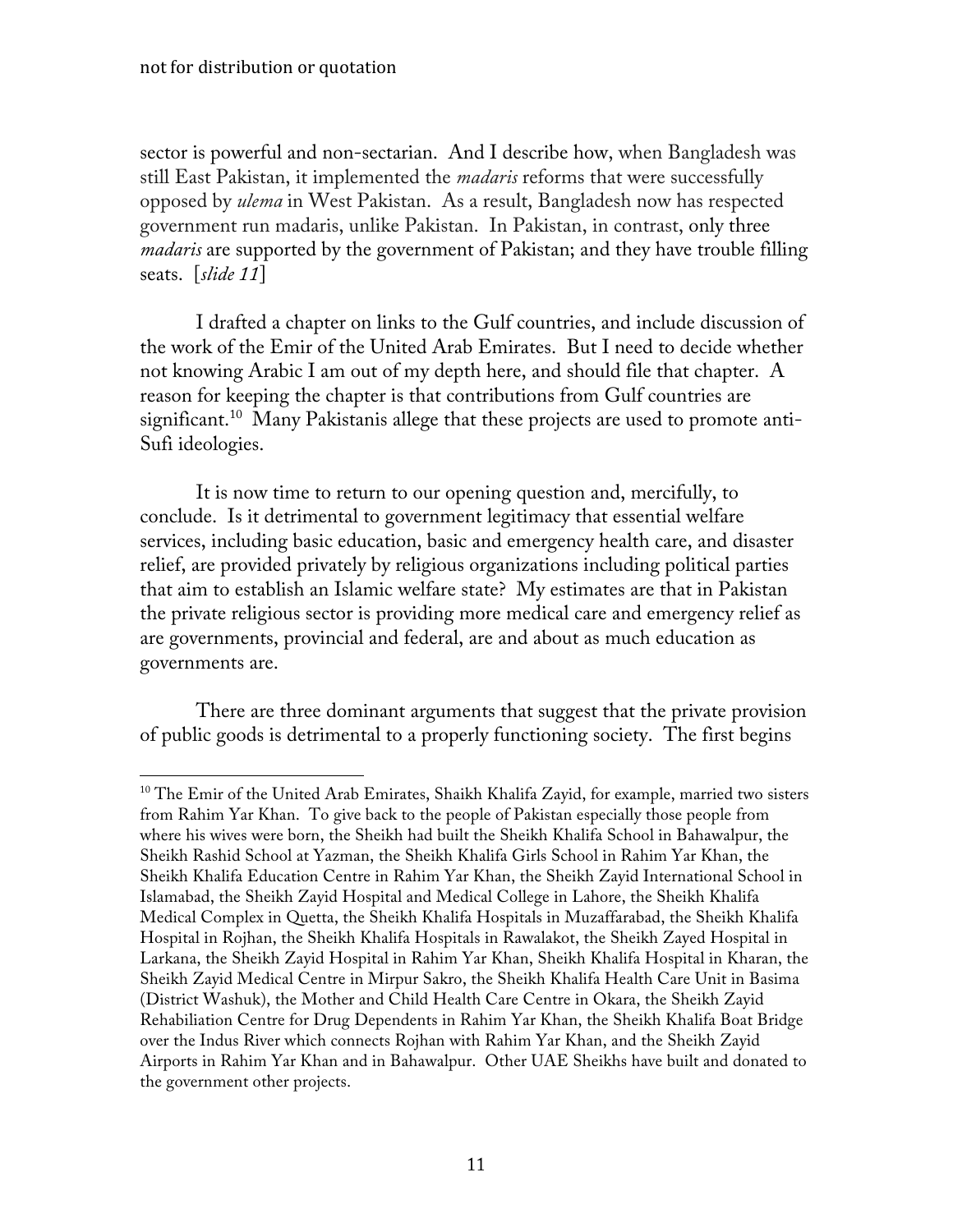by noting that much of the private provision of social welfare takes a religious form. In Pakistan, that means that the private provision of public goods tends to be articulated in Islamic terms. Those who work with non-governmental organizations that are supported by European and North American donors are accustom to operating within secular discourses. But there are massive commitments to the creation of public social welfare goods in Pakistan made by donors whose inspiration is not to change the existing social structure but to collect merit.

The consequences of the provision of public social welfare goods as a religious duty are complex. One consequence is that some make a public display of their religiosity by publicizing their good work. Another is that the dominant cultural interpretation of religious guidance can deprive people of their rights. For example, the dominant cultural interpretation of Islam in Pakistan as it relates to family planning is that Islam prohibits it and that the Quran enjoins parents to have large families. Nothing in the Quran enjoins parents to have large families. Indeed, the Prophet Mohammad advised his followers to use birth control if they wanted to limit the size of their families. At the same time, he cautioned those who use birth control to keep in mind that whether they have children or not is God's will. Muslim associations in other countries – including Indonesia and Iran – have successfully made the connection between birth control and healthy and pious families. Very few of the dozens of clinics and hospitals that I have visited in Pakistan admit to offering family planning advice or contraceptives. The private provision of social welfare through religious associations is less than ideal in countries, like Pakistan, where government has an antagonistic relationship with private social associations because religious ideologies can prevent people from claiming their human rights.

The second dominant argument against the private provision of social welfare is that it undermines a sense of citizenship. A vicious cycle of declining revenue for government organized social welfare programs and declining trust in government makes it difficult for government to maintain legitimacy and to raise revenue. Citizenship allows individuals to make claims on the government, for after all the government's resources derived from the citizenry.<sup>11</sup> The relationship of the needy to private social welfare associations is qualitatively different. The very concept of citizenship is challenged if private actors determine who has access to social welfare.

 

 $11$  I do acknowledge that about half of Pakistani government revenue is obtained externally.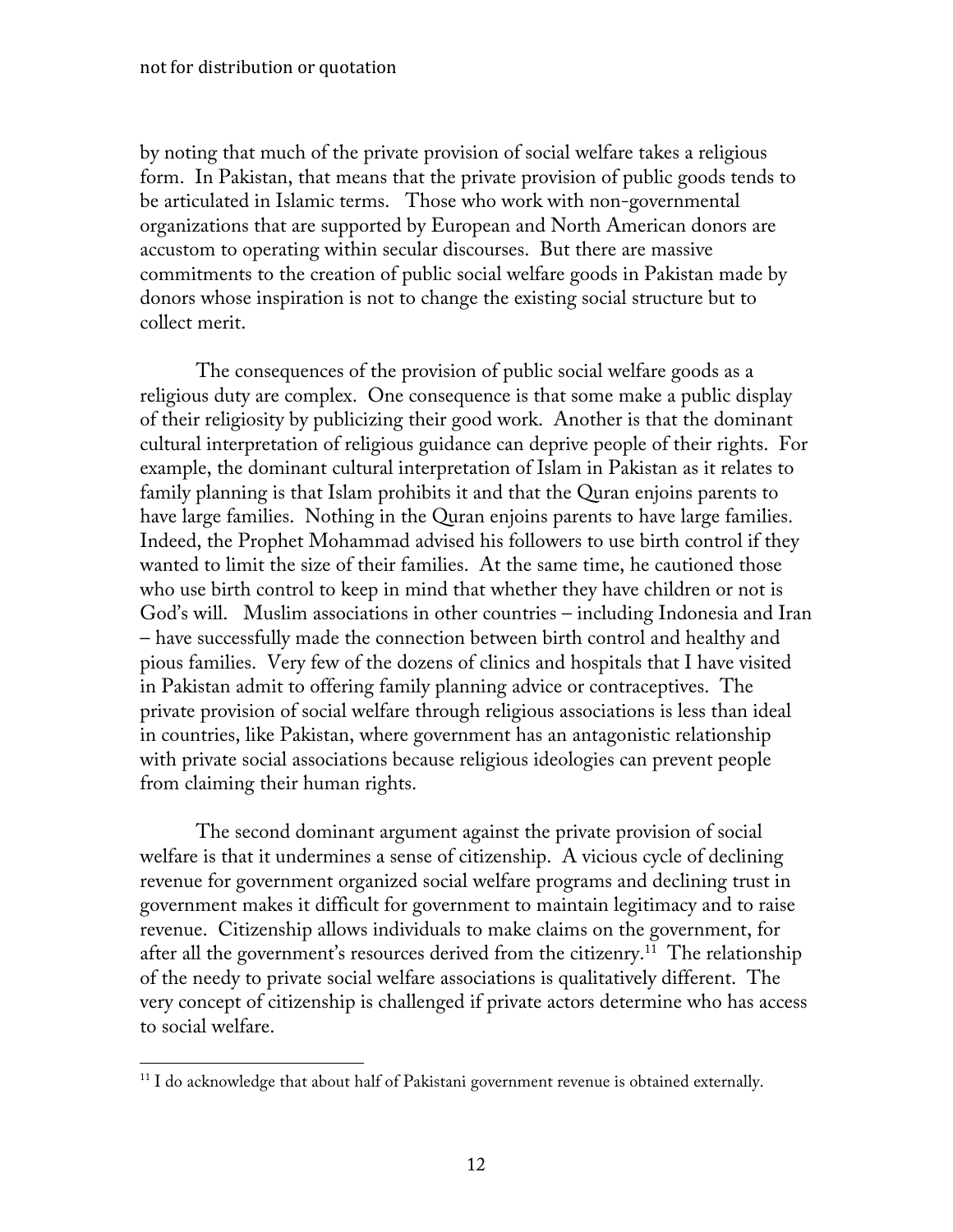The third major argument against the private provision of public social welfare goods is that it lowers popular demands on government for better attention to social needs. Some private social welfare associations do aim to establish an Islamic Welfare State by building a parallel state. But none want to excuse government for its shortcomings. Most social welfare associations consider themselves to be doing work that government should be doing. But without the work of thousands of formal and informal private social welfare associations that serve tens of millions of Pakistanis, there would be, it is argued, much greater pressure on the government to provide public goods.

To put this last major criticism in perspective, one might recall the response of Florence Nightingale to Henri Dunant's proposal in 1862 that "in time of peace… relief societies with the aim of providing care for the wounded in time of war [be formed] by zealous volunteers properly qualified for such work."<sup>12</sup> Nightingale wrote in opposition that:

such a society would take upon itself duties which out to be performed by the government of each country and so would relieve them of responsibilities which really belong to them and which only they can properly discharge and being relieved of which would make war more easy.<sup>13</sup>

Today, it is difficult to imagine that civilians and prisoners of war would be better treated if the Red Cross, which gave us the Geneva Conventions and Additional Protocols had never formed, as Miss Nightingale wanted. It is not necessary that citizens create public goods only through government. The existence of government is not a good reason for citizens to refrain from private collaborations to provide for essential social welfare, because effective resource use is not aided by zero-sum assumptions about division of assets.

There are also three potential positive consequences of the private provision of public social welfare. First, government is bureaucratically arranged to provide agencies with a single exclusive domain of authority. That is, for example, however desirable it might be to have schoolteachers administer inoculations

<sup>12</sup> from Dunant's *Un Souvenir de Solferino*, which made the original proposal for the Committee of the Red Cross, formed in 1864, as quoted in Angela Bennett, *The Geneva Convention: The Hidden Origins of the Red Cross*, (Glouchestershire, Sutton Publishing, 2005), 27

<sup>13</sup> as quoted in Angela Bennett, *The Geneva Convention: The Hidden Origins of the Red Cross*, (Glouchestershire, Sutton Publishing, 2005), 28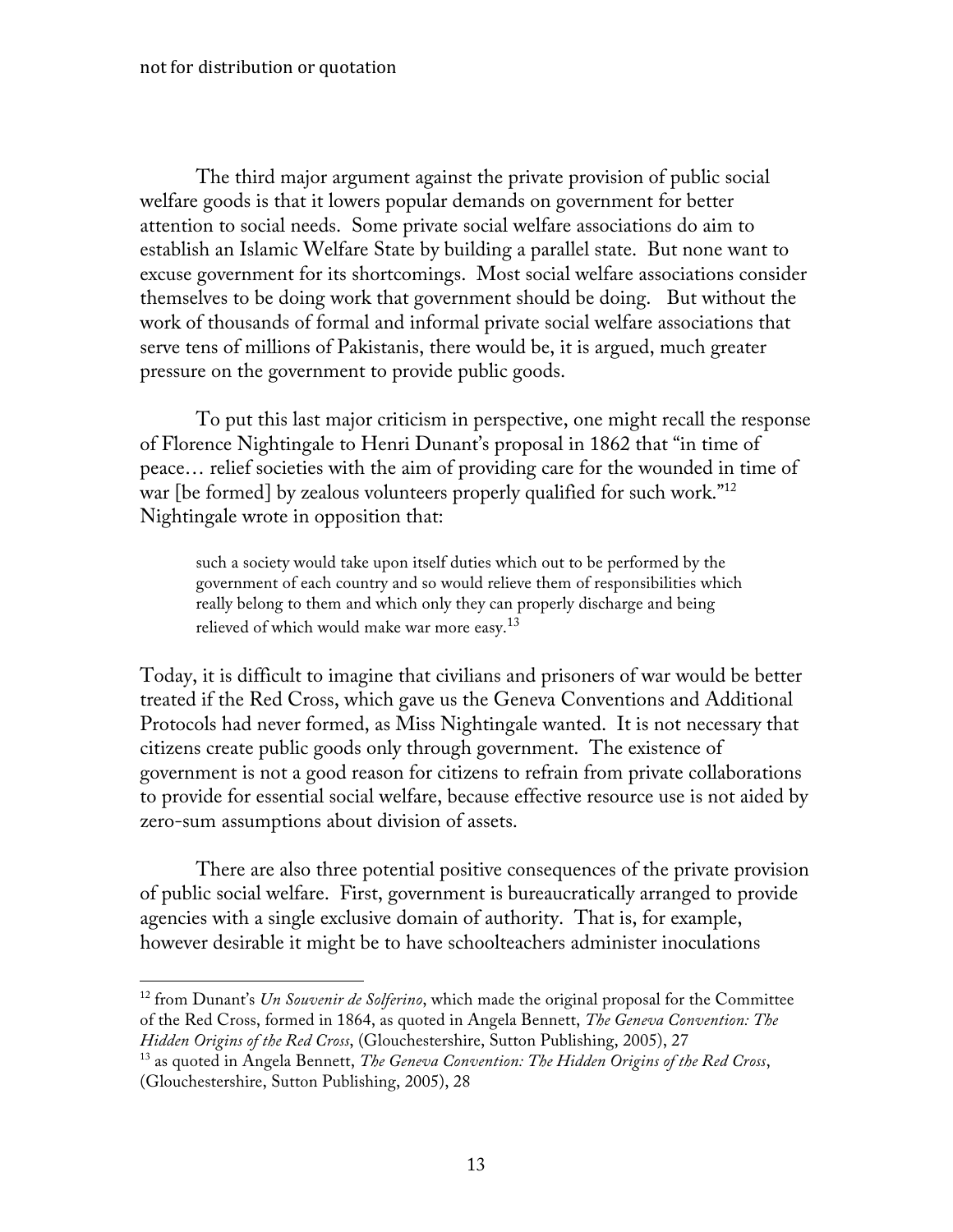against childhood diseases, Ministries of Education do not conduct childhood inoculation campaigns and Ministries of Health do not supervise teachers. Indeed, when Punjab's government required schoolteachers to provide students with the polio vaccine, the Lahore High Court prevented the government from taking action against teachers who refused.14 Teachers argued that "during the anti-polio campaign, teachers with a master's degree have to work under the supervision of a matriculate or under-matriculate vaccinator which is itself a disgrace for the educators."15 The schoolteacher's comment suggests that government departmentalization replicates and reinforces class segregation, which is arguably the major reason that government in Pakistan is not capable of providing social services to the poor.

Private social welfare organizations are more easily integrated than government bureaucracies. Indeed, my observation is that religious charities are one of the last institutions in Pakistan that permit people to work together across classes, generations, and genders. And workers in social welfare organizations are less likely to insist that necessary duties are beneath them. Most private social welfare organizations have integrated activities, including education, health, micro-credit, skill enhancement, income generation, and marriage and funeral services. And many social welfare organizations workers do whatever work required, even if that work is menial. The private provision of social welfare services allows for greater integration and commitment than government provision of social welfare services.

Another consequence of the private provision of public social welfare is that associations compete with and can learn from one another. In the process, philanthropies learn from one another and try to improve on other organizations. The Aman Foundation in Karachi, for example, has borrowed the Edhi Foundation's model of low-cost ambulatory services and has improved on it by including life-saving equipment and trained medical staff onboard each ambulance. At the same time, under the leadership of Faisal Edhi, the Edhi Foundation has upgraded its on board equipment and training of emergency responders.

Third, government can learn from private welfare associations. The government, for example, has attempted to replicate the Aga Khan Rural Support

 

<sup>14</sup> Malik Asad, "Court Backs Teachers," *Dawn*, July 27, 2012, 15

<sup>&</sup>lt;sup>15</sup> Ibid., citing Raja Sajid Mehmood, a schoolteacher.